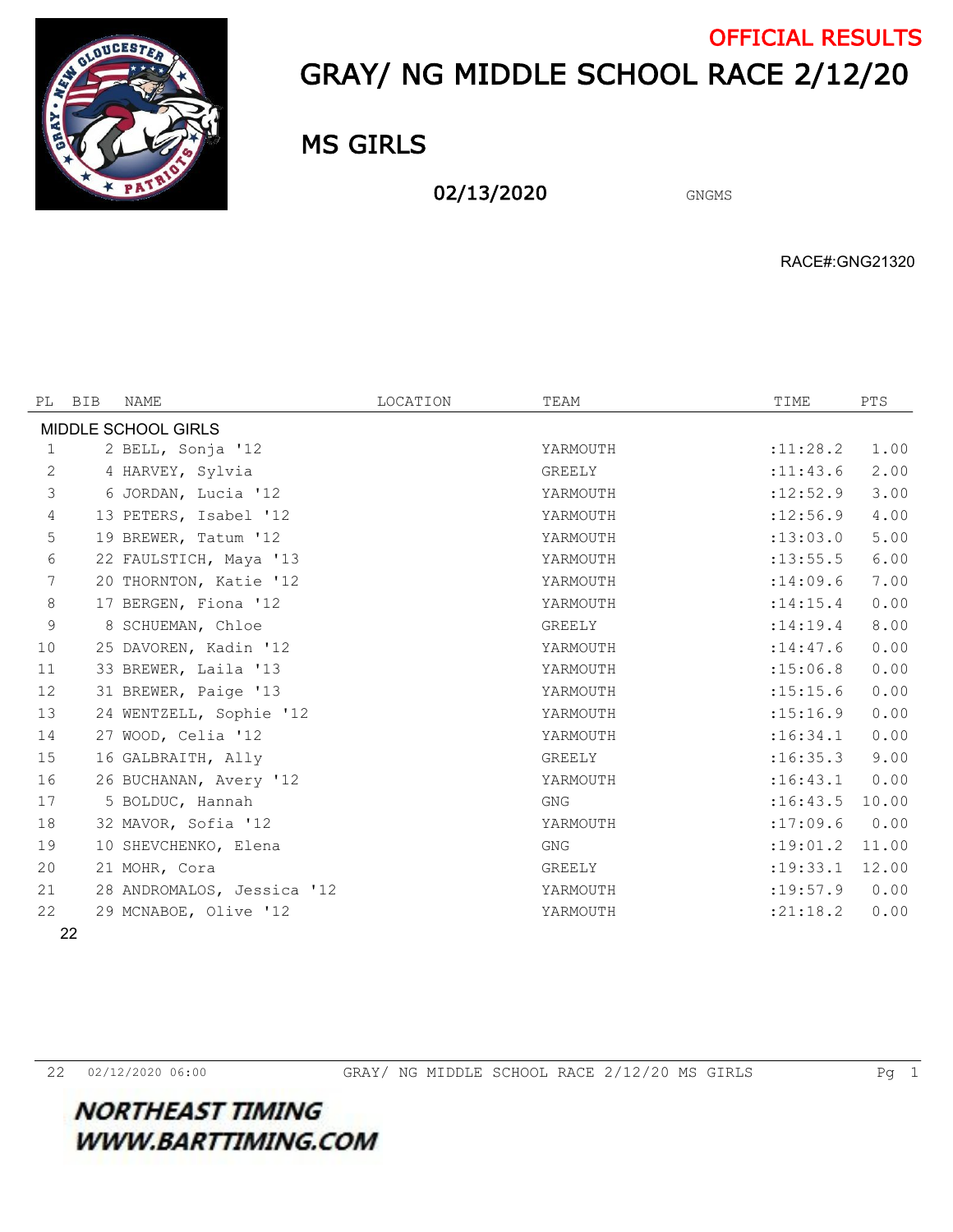

## GRAY/ NG MIDDLE SCHOOL RACE 2/12/20 OFFICIAL RESULTS

MS BOYS

02/13/2020 GNGMS

RACE#:GNG21320

| PL                 | BIB | <b>NAME</b>                 | LOCATION | TEAM       | TIME       | PTS  |  |  |
|--------------------|-----|-----------------------------|----------|------------|------------|------|--|--|
| MIDDLE SCHOOL BOYS |     |                             |          |            |            |      |  |  |
| 1                  |     | 48 LADD, Thomas             |          | <b>GNG</b> | :10:44.1   | 0.00 |  |  |
| $\mathbf{2}$       |     | 41 OLSON, Colter '12        |          | YARMOUTH   | :11:09.0   | 0.00 |  |  |
| 3                  |     | 47 FLOWERDEW, Benjamin '12  |          | YARMOUTH   | :11:17.3   | 0.00 |  |  |
| 4                  |     | 61 COURY, Mateo '13         |          | YARMOUTH   | :12:06.0   | 0.00 |  |  |
| $\mathbf 5$        |     | 77 VIOLETTE, Andre '13      |          | YARMOUTH   | : 13: 18.6 | 0.00 |  |  |
| 6                  |     | 50 LABAREE, Ben             |          | GREELY     | : 13: 21.0 | 0.00 |  |  |
| $7\phantom{.0}$    |     | 75 STONE, Zachary           |          | <b>GNG</b> | : 13: 33.1 | 0.00 |  |  |
| 8                  |     | 74 DACOSTA, Pablo '12       |          | YARMOUTH   | : 13: 34.3 | 0.00 |  |  |
| $\overline{9}$     |     | 43 FECTEAU, Josh            |          | <b>GNG</b> | :13:50.9   | 0.00 |  |  |
| 10                 |     | 80 MARTINEZ, Sebastian '12  |          | YARMOUTH   | : 14:07.0  | 0.00 |  |  |
| 11                 |     | 62 HARDEL, Tristan '12      |          | YARMOUTH   | : 14:16.3  | 0.00 |  |  |
| 12                 |     | 76 GAWTRY, Wyatt '13        |          | YARMOUTH   | :14:20.6   | 0.00 |  |  |
| 13                 |     | 79 SAWHNEY, Julius '13      |          | YARMOUTH   | : 14: 23.5 | 0.00 |  |  |
| 14                 |     | 67 HOFFMAN, Ethan '13       |          | YARMOUTH   | :15:09.5   | 0.00 |  |  |
| 15                 |     | 81 BAYBUTT, Graham '13      |          | YARMOUTH   | : 15: 32.2 | 0.00 |  |  |
| 16                 |     | 71 RICHARD, Trent '12       |          | YARMOUTH   | : 15: 42.3 | 0.00 |  |  |
| 17                 |     | 82 LODEWYCKX, Nate '13      |          | YARMOUTH   | : 15: 49.2 | 0.00 |  |  |
| 18                 |     | 59 LADD, Matthew            |          | <b>GNG</b> | : 15: 51.2 | 0.00 |  |  |
| 19                 |     | 85 GARCIA, Olivier '13      |          | YARMOUTH   | : 15:52.4  | 0.00 |  |  |
| 20                 |     | 84 HAYES, Owen '13          |          | YARMOUTH   | :16:02.4   | 0.00 |  |  |
| 21                 |     | 73 STONE, Henry             |          | GNG        | :16:31.2   | 0.00 |  |  |
| 22                 |     | 83 BROWN, Myles '12         |          | YARMOUTH   | :16:33.9   | 0.00 |  |  |
| 23                 |     | 78 RUTHMAN, Walter '12      |          | YARMOUTH   | :17:02.2   | 0.00 |  |  |
| 24                 |     | 68 PICKREIGN, Aiden         |          | <b>GNG</b> | : 17:34.0  | 0.00 |  |  |
| 25                 |     | 64 PERFETTI, Andrew         |          | GREELY     | :17:48.6   | 0.00 |  |  |
| 26                 |     | 51 KLINGER, Garner          |          | <b>GNG</b> | :18:15.1   | 0.00 |  |  |
| 27                 |     | 89 BENTIVOGLIO, Alexand '12 |          | YARMOUTH   | : 19: 46.0 | 0.00 |  |  |

02/12/2020 06:05 GRAY/ NG MIDDLE SCHOOL RACE 2/12/20 MS BOYS Pg 1

**NORTHEAST TIMING WWW.BARTTIMING.COM**